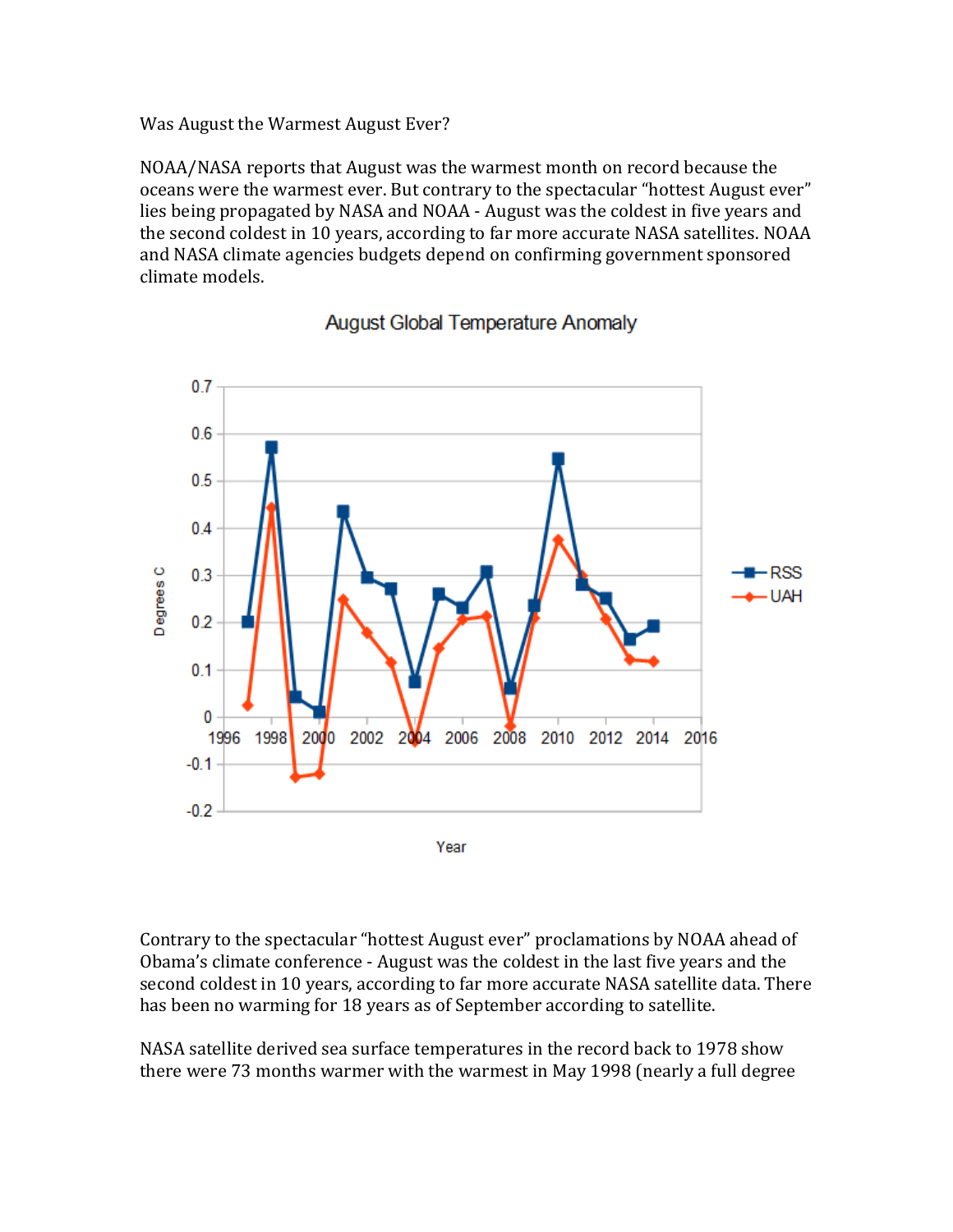Fahrenheit warmer than this August). Like the surface land temperatures, ocean temperature warming is being intentionally exaggerated.

Why the difference? Satellites provide an objective measure of the entire surface of the earth - land and sea. Surface data is severely contaminated by local urban and land use changes. Oceans, which cover 71% of the earth's surface, have only been measured accurately with satellite since 1978 and later buoys since 2004.

Dr. Helmut Landsberg, the Father of Climatology was one of my mentors on urban heat effects when I taught Microclimatology in college. I authored a peer review paper assessing the many problems with surface observations including urbanization:

https://redneckusa.files.wordpress.com/2014/09/chap3 published in elsevier.pdf It addressed most all of the misinformation presented in the Letter to the Editor last Friday by our friend Bruce.

In it, I link to a 2008 paper by Hadley's Phil Jones et al.

http://www.warwickhughes.com/blog/?p=204, which found that contamination by urbanization in China was a very non-trivial 1C per century which but that did not cause the data centers to begin adjusting as that would have eliminated much of the politically proclaimed global warming.

In a 2009 article, http://www.gatech.edu/newsroom/release.html?nid1/447354 Dr. Brian Stone of Georgia Tech wrote:

"Across the US as a whole, approximately 50 percent of the warming that has occurred since 1950 is due to land use changes (usually in the form of clearing forest for crops or cities) rather than to the emission of greenhouse gases.

Because of the satellite data is ground truth, the focus on data manipulation as we showed you last post shifted to cooling off the first half of the 1900s. Since the media is largely friendly to the cause, you would not hear that this September will make it 18 years of no warming globally in the satellite data set and that the models are failing miserably.

Record highs and lows tell the story that heat is not increasing. For 28 of the 50 state all-time record highs came in the 1930s and 38 before 1960 (Christy US Senate testimony). There has been more record lows than highs since the 1940s.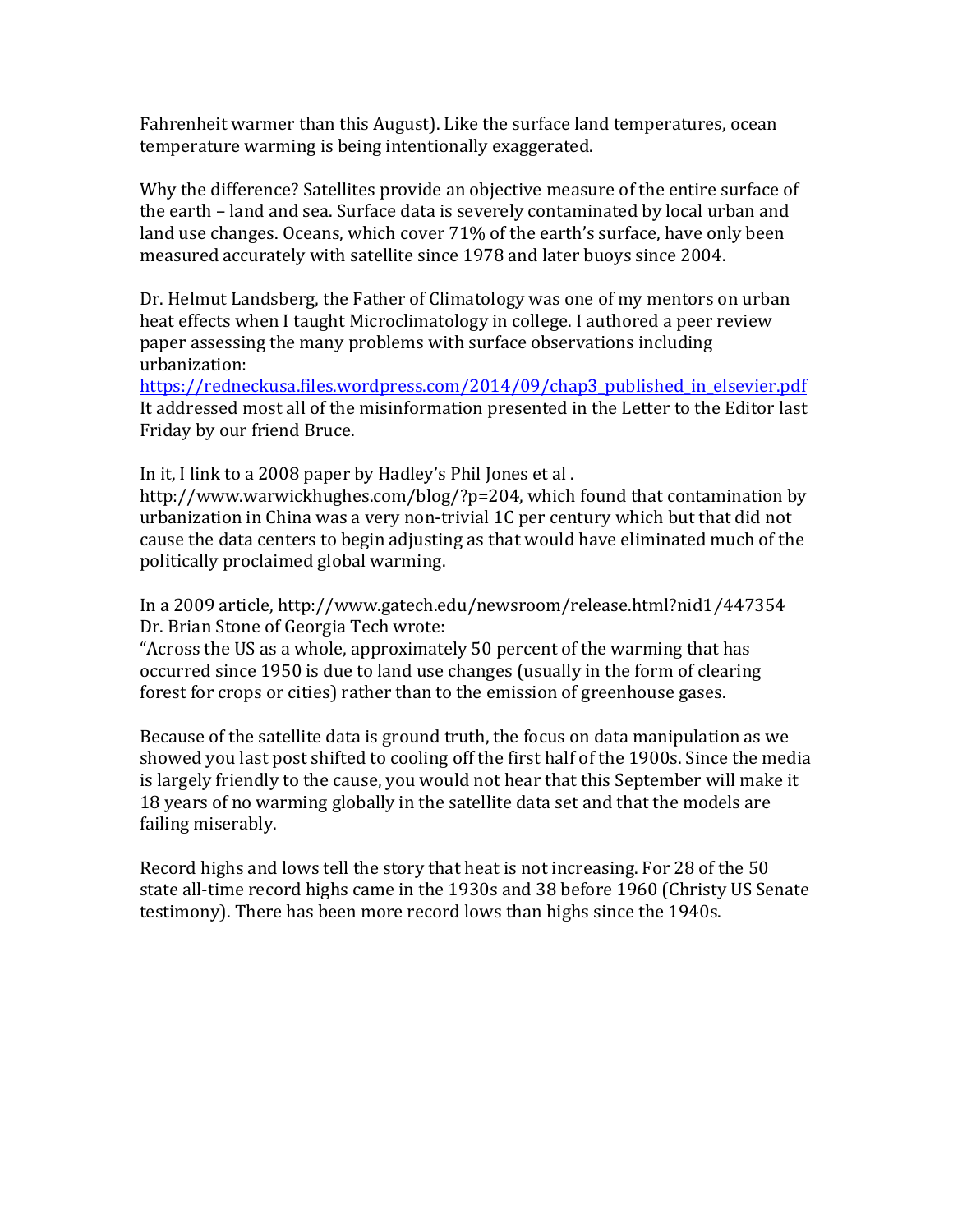## **Number of State Record High & Low Temperatures by Decade**



The trend of 90 and 100 degree days have been down for over 75 years. NOAA reported no changes in flood or drought frequency since 1900. The last two years have had the fewest total of tornadoes on record and long term trend of strong tornadoes has been down. Global hurricane activity is at a 30 year plus low. We have gone 9 years without a major landfalling hurricane in the US, by far the longest on record. Sea level rise has declined to 4 inches/century from 7 inches in the 1900s. The last two years have had the lowest number and acreage of forest fires in the record back to 1984. Snows have increased not decreased. Arctic ice rebounded  $43\%$  since 2012 even as this was the year when the ice was supposed to have disappeared. We have a record number of polar bears. This month we blew away the all-time satellite record for Antarctic sea ice extent. All the climate models are failing miserably.

The great Physicist Richard Feynman told his Cornell students http://www.presentationzen.com/presentationzen/2014/04/richard-feynman-onthe-scientific-method-in-1-minute.html that the scientific method dictates if a theory "...disagrees with experiment *(or data)*, it's wrong. "In that simple statement is the key to science. It doesn't make any difference how beautiful your guess is, it doesn't matter how smart you are, who made the guess, or what his name is... If it *disagrees with experiment (data), it's wrong. That's all there is to it."* 

The science argues the theory has failed, but politics and \$165B keeps it alive.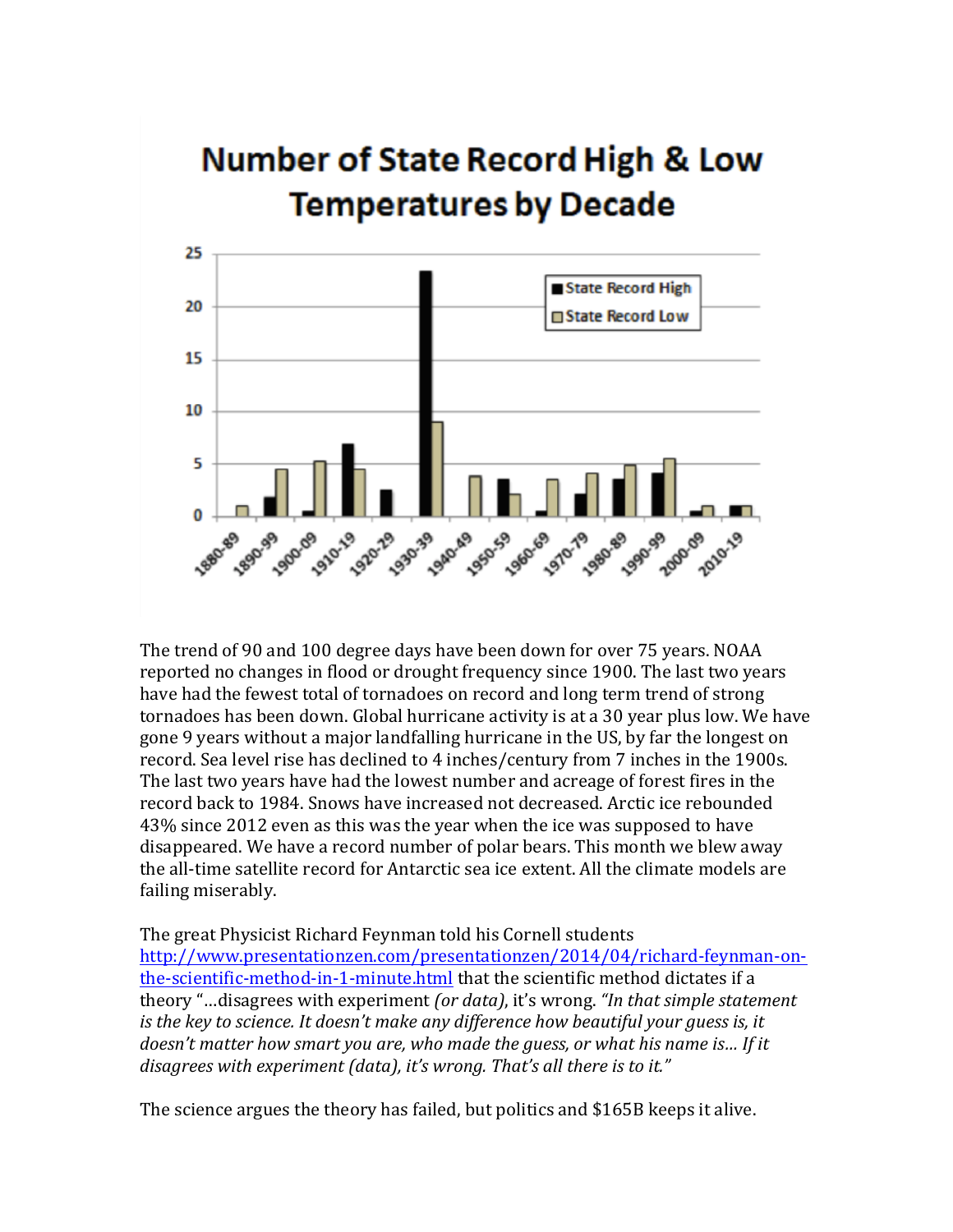At the rally this weekend in NYC, 120 thousand enviro radicals, Hollywood and polical ignorati converged on NYC arriving in buses and planes and leaving behind a not very green mountain of trash.

Ecologist Dr. Patrick Moore was a co-founder of Greenpeace when it focused on true humanitarian and animal cruelty causes. Back then we had real issues with air and water pollution. I was involved heavily with environmental causes and got my ABD on Atmospheric Chemistry. The movement made a sharp left turn in the 1980s. Patrick Moore told the Senate earlier this year and then made a powerful presentation you can see on HCTV explaining why he left Greenpeace when radicals and extremists with other agendas (population control, eliminating fossil fuels/nuclear, destroying capitalism, one world government) abandoned humanitarian efforts and railed against man as the enemy of the planet took control of Greenpeace and most all Environmental groups. Over time they adopted global warming as a tool.

Patrick wrote about the new environmental radicalism.

It is a powerful convergence of interests among a very large number of elites, including politicians who want to make it seem as though they're saving the world, environmentalists who want to raise money and get control over very large issues like *our\$entire\$energy policy,\$media,\$for\$sensationalism,\$Universities\$and\$professors\$for\$* grants. You can't hardly get a science grant these days without saying it has something *to\$do\$with\$climate\$change.*

It is a kind of nasty combination of extreme political ideology and a religious cult all rolled into one, and it's taken over way too much of our thought process and way too much of our priorities. There are millions of children dying every day from preventable *vitamin\$deficiencies\$and\$diseases,\$and\$we\$are\$spending\$hundreds\$of\$billions\$of\$dollars\$ on a problem that may not exist.* 

*Some clear thinking politicians on the left see through the fog:* 

Democrat Climate Statistics Professor Dr. Caleb Rossiter of American University: 'Obama has long been delusional on this issue. Anyone who believes we are in a climate catastrophe I think is deluding themselves.' I've been lonely working on the Hill for the Democratic Party.'

Steven E. Koonin, Undersecretary for Science during Obama's first term, sees "climate science" as a tangle of arrogance, conjecture and dubious methods that cannot withstand the scrutiny of any reasonably sharp mind.

Next story will focus on the upcoming winter and why big government sources will again not get the forecast right.